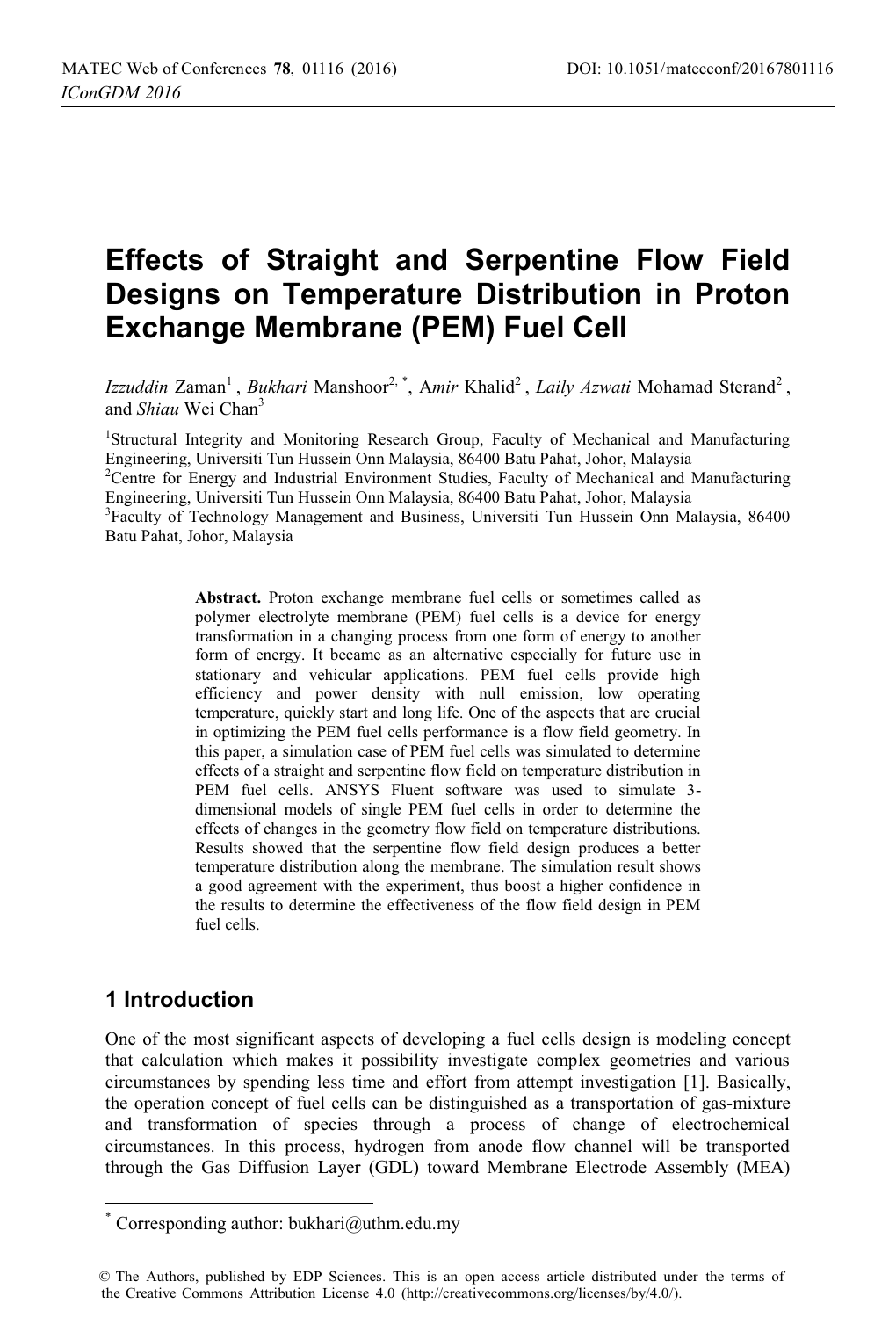surface. In Catalyst Layer (CL), hydrogen molecules will dissociate to proton and electrons, as the reaction of hydrogen CL can be shown as follow.

$$
H_2 \to 2H^+ + 2e^- \tag{1}
$$

From the above relation, water that fertilizes the MEA will hydrate the protons, hence the process of an electro-osmosis and diffusion will transport water in MEA. At the same time, the mixture of air in cathode channel will transport through the GDL toward the MEA where the reaction occurs between oxygen and proton. This reaction will produce water as in reaction shows below.

$$
\frac{1}{2O_2} + 2H^+ + 2e^- \to H_2O
$$
 (2)

The oxygen received an electron from one electrode and hydrogen will supply the electron to another electrode. This flow can generate electrical power for an automobile or other electrical devices. This system saves the environment because the waste product of the PEM fuel cells only contains a water, as showed in the chemical reaction above.

In the fuel cells systems, there are several thing that needs to avoid in order to keep the performance of the fuel cells and also to evade the system from the failure. Basically, the common failure occurs in the fuel cells system includes a chemical degradation of the ionomer membrane or mechanical failure in the PEM. This failure can cause a gradual reduction ionic conductivity, increasing the total cell resistance, reduction of voltage and the power output also may lose or decrease [2, 3]. Therefore, thermal management is important to control the rate of water evaporation or condensation from the system. By control the temperature and humidity, the PEM, gas diffusion layer (GDL) and bipolar plates will all experience expansion and contraction. Resulting from the thermal expansion and contraction, hydrothermal stresses will be introduced into the cell unit during operation.

In addition, the distribution of the current flow and the reactants are not uniform in cell temperature and humidity can cause a non-uniform content of the cell and at the same time have a potential to cause a localized increase in the magnitude of the pressure. According to Hashemi *et.al* [4], temperature distribution in the fuel cells are highly dependent on the charge and also the activity during the electrochemical reaction. At high current density, the fuel cells were performed badly while the membrane thickness provide a better performance at low current density [5, 6]. Membranes have some resistance to the passage of protons from the anode to the cathode. The resistance will decrease when the membrane thickness decreased, hence the deformation due to thermal stress is low. However, the thin membrane has increased the cross gas problems, thus, will lead to a reverse flow and degradation of the temperature and membrane.

#### **2 Simulation models**

In order to increase the performance of the PEM fuel cells, one of the important aspects that needs to be considered in water management is the design of the flow channel. In this study, a numerical simulation based on 3-dimensional models will be performed. Several assumption had been considering to make sure the simulation can be performed easily. Among the assumption made are;

- 1) The cells were operating under the steady state condition.
- 2) The temperatures of cell are uniform and fix.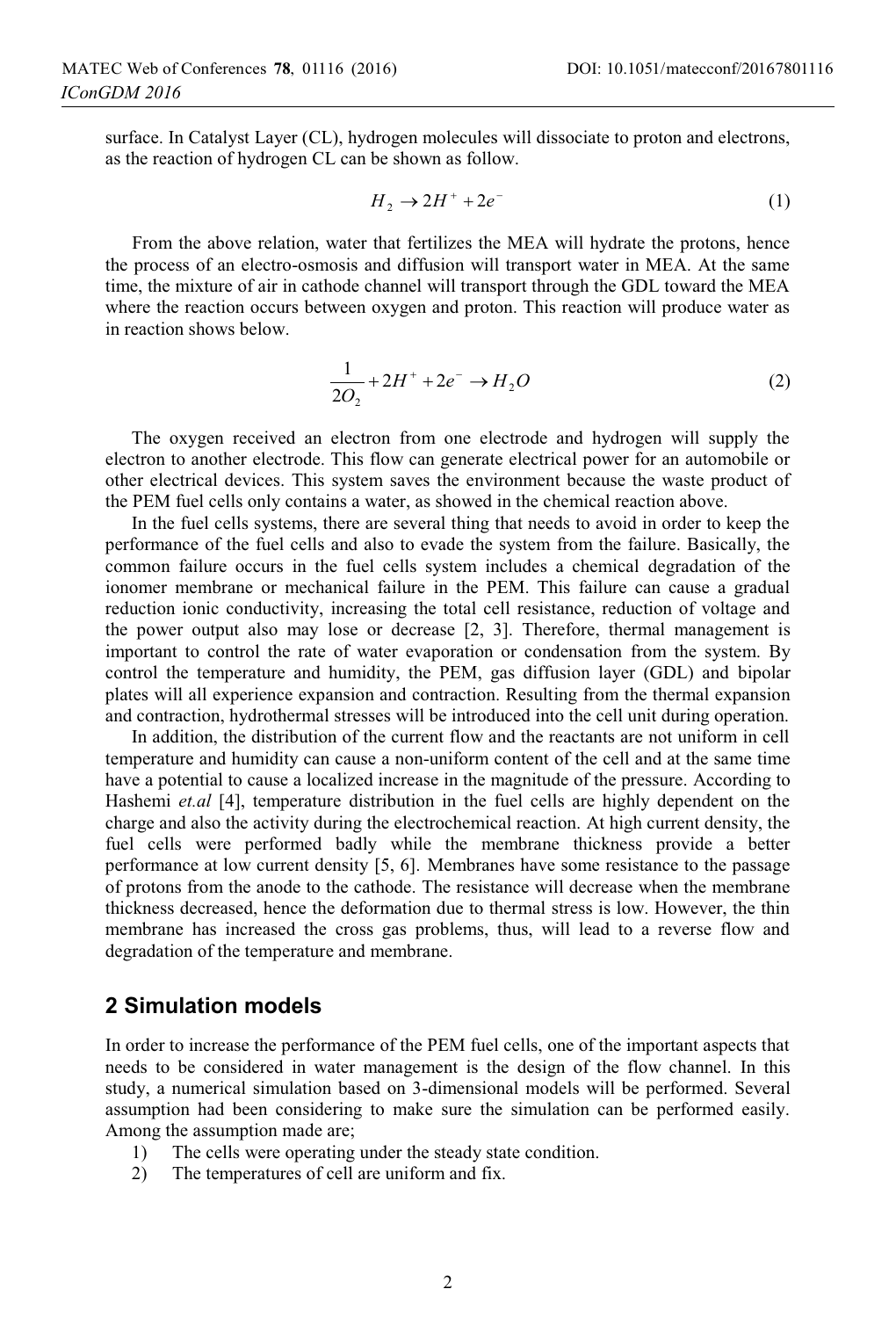Figure 1 illustrates a schematic diagram of the PEM fuel cells, which is the typical design that will use for the simulation. The main part in PEM fuel cells consist three main parts, which are an anode, a cathode and polymer electrolyte membrane. There have three distinct regions at the anode and cathode. The region consists of the gas channel, gas diffuser, and catalyst layer, as shown in the diagram.





In the research of improvement of the PEM fuel cell performance, a number of experiment and numerical efforts have been devoted for it especially for water management inside the PEM fuel cells for steady state and transient condition as reported in [8-10]. However, their flow-field effect in the performance is absent from literature. To optimize the flow-field design, hopefully, the research of flow patterns inside the PEM fuel cells will give an idea to fix the lacking of absent from previous research.

#### **3 Simulation work**

As shown in Figure 1, the PEM fuel cells have a three main parts. There are an anode, PEM and cathode. For both anode and cathode, it contains a gas channel, gas diffusion and catalyst layer and both are divided by PEM at the middle of the fuel cell. Humidified air will be fed into the cathode channel, whereas hydrogen is supplied to the anode channel. For this study, the authors were concentrating on the flow channel that used to flow an oxygen and hydrogen through the PEM fuel cell. Figure 2(a) shows the view of gas flow channel in this research. There are divided into two part flows which are an anode side flow channel and a cathode side flow channel. Both channels have same parameter which is 0.3mm for the dimension channel.



**Fig. 2.** (a) 3-D computational of PEMFC flow channel, (b) Computational domain of PEMFC.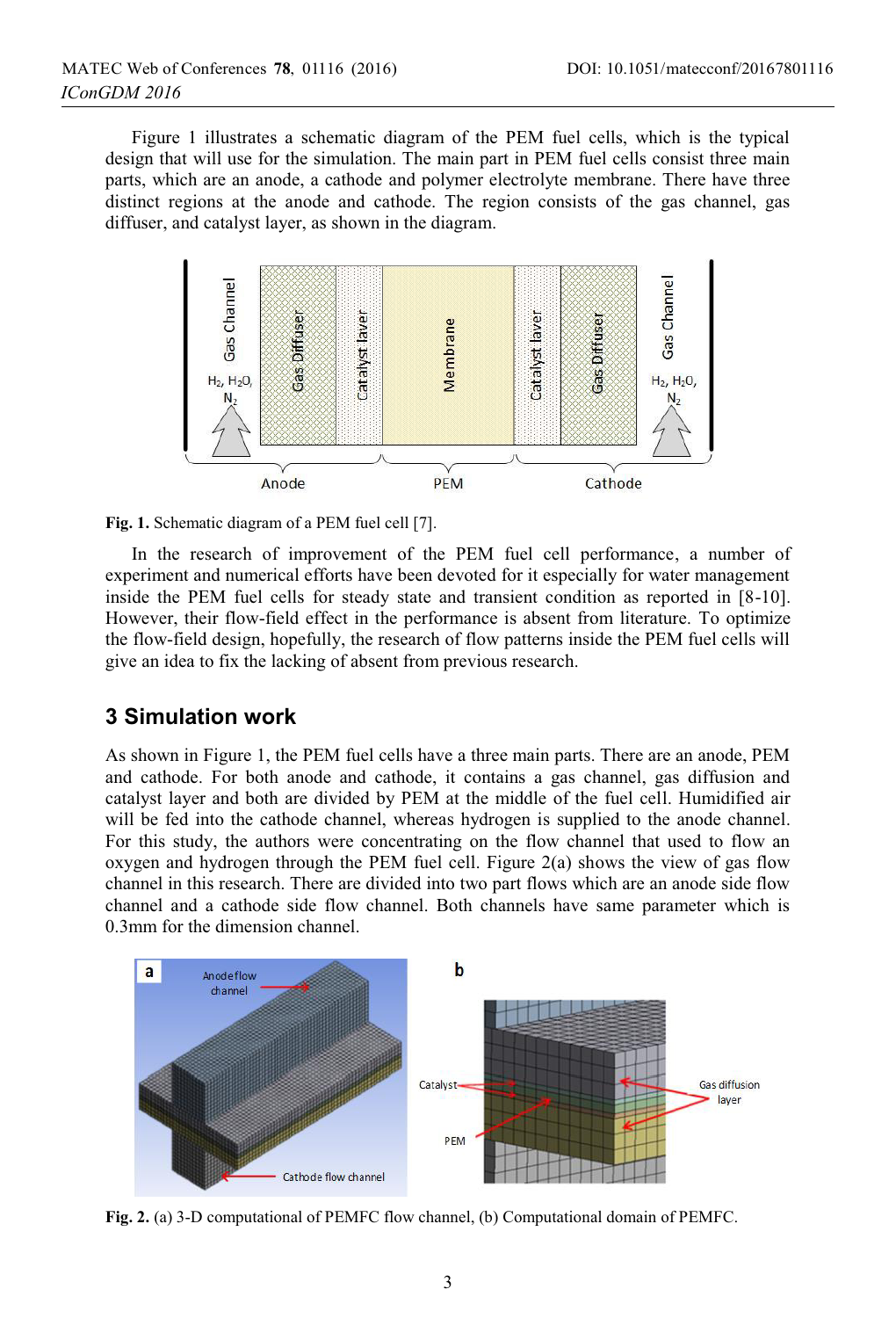Figure 2 shows the 3-dimensional meshed model of the PEM fuel cell flow channel. From the figure, it is more clearly showed the components in the system which are anode and cathode flow channel and both of the flow channel contain of gas diffusion layer and catalyst layer that separated by the PEM. The membrane (PEM) at the middle part is the main part of this system which is hydrogen separated with an electron and start to transfer to the catalyst layer at the cathode part.

The boundary conditions used are summarized in Table 1. The modeling is done with the available condition in research by Al-Baghdadi [3] and Hashemi *et. al* [4]. The simulation parameter that used in this study also referred to research that had been done by Hossain *et. al* [11], which was used an Ansys DM version 15.1 as their modeler. Ansys mashing set up as default, size function and smoothing as fixed and medium with slow transition. Fluent 3-D single precision with solver type as pressure based.

| Parameter                           | Symbol                           | Value            |
|-------------------------------------|----------------------------------|------------------|
| Cell length                         | $L_{cell}$                       | $5 \text{ mm}$   |
| Cell width                          | $W_{cell}$                       | $5 \text{ mm}$   |
| Gas Channel width                   | W                                | $0.3 \text{ mm}$ |
| Gas Channel height                  | H                                | $0.3$ mm         |
| Gas diffusion layer thickness (GDL) | $\delta_{\underline{GDL}}$       | $0.26$ mm        |
| Wet membrane thickness (PTFE)       | δ<br>mem                         | $0.05$ mm        |
| Catalyst layer thickness (CL)       | $\delta_{\underline{\text{CL}}}$ | $0.0287$ mm      |
| Anode and cathode pressure          | $P_a$ and $P_c$                  | $1x105$ Pa       |
| Initial temperature both inlet      | K                                | 353.15           |
| Porosity of GDL                     |                                  | 0.8              |
| Porosity of CL                      |                                  | 0.6              |
| Porosity of Membrane                |                                  | 0.4              |
| Operating pressure                  | Pa                               | 101325           |
| Mass flow rate:                     |                                  | $6.0e-7$         |
| Anode                               | kg/s                             | $5.0e-6$         |
| Cathode                             |                                  |                  |

**Table 1.** Geometry and operational parameter

Model flow is turbulent because the Reynolds number more than 4000 with fluid Hydrogen and Oxygen while at wall solid set up as Aluminum with constant temperature. However, we assume it laminar cause of the channel is very small. By using the turbulent model, the accuracy of performance will decrease. Scheme for solution method is SIMPLE method with spatial discretization Green-gauss node based; standard pressure and solution initialization is hybrid with 150 iterations.

#### **4 Results and discussion**

The simulation work had been done for two cases of flow which are serpentine flow and straight flow. The results that were come out from this research are the distribution of temperature for both cases. Figures  $3(a)$  and  $3(b)$  show the distribution of the local contour temperature on membrane plane surface in straight gas flow channel and serpentine gas flow channel. For the straight gas flow channel, it showed that the temperature distributes from 353.155K near at inlet anode and decrease to 353.148K near the outlet anode. However for the range of serpentine gas flow channel, the temperature distribute from 353.147K near at inlet anode while decrease to 353.132K near the outlet anode.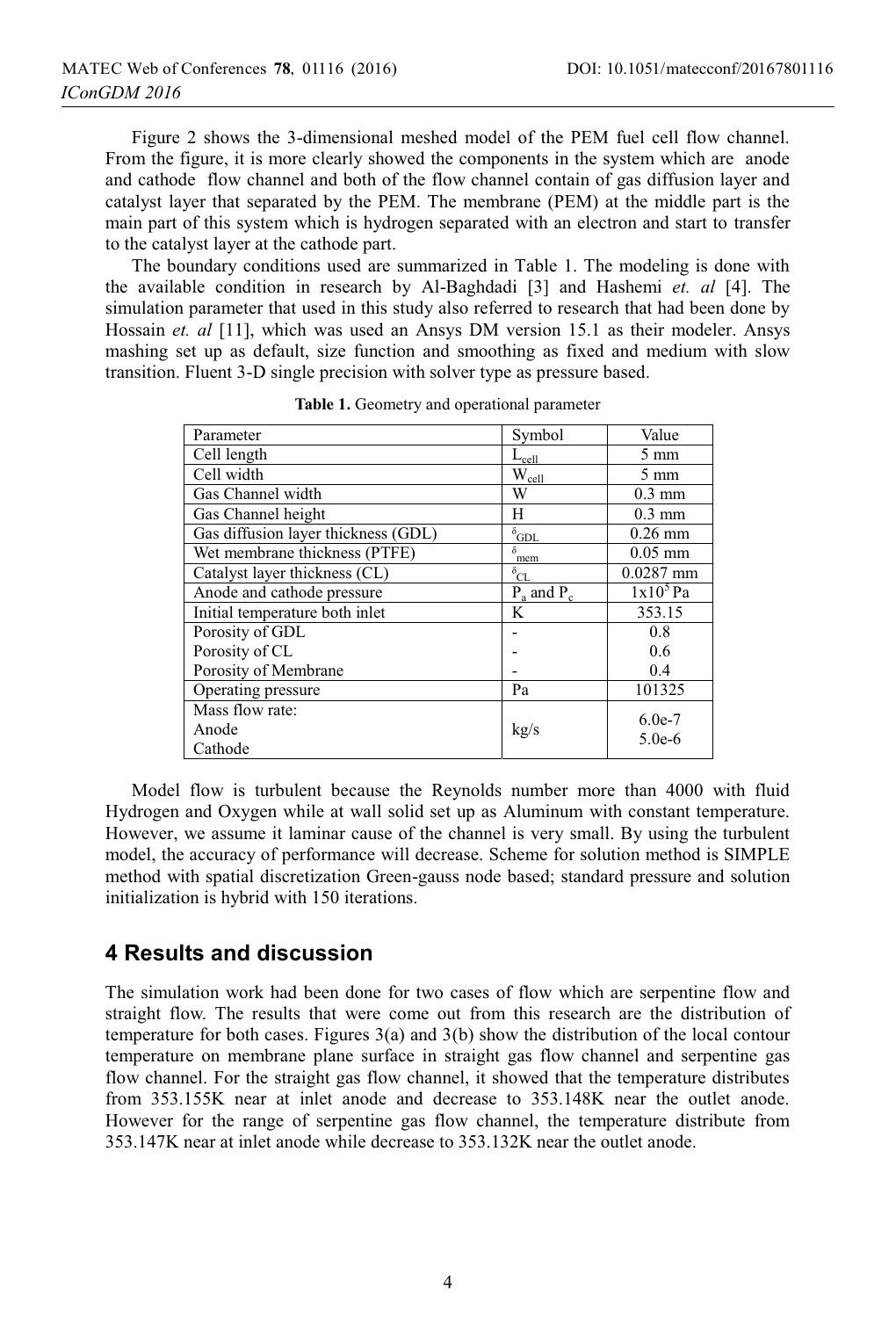

**Fig. 3.** Distribution of the temperature at membrane (a) straight gas channel (b) serpentine gas channel.



distribution against distance gas channel (m).

Although the different temperature change at the anode and cathode are small for both case, it was showed that the straight and serpentine gas flow channel gave a significant effect on the temperature distribution on the membrane. The small change of the temperature basically due to the thickness of membrane which is 5mm. In a real case, the membrane can be thinner and an assumption had been done for this simulation work to choose a thickness of the membrane up to 5mm so that it easy to model and simulate the problem regarding the PEM fuel cell.

From the images shown in Figure 3, the decreasing of temperature occurred from the middle of the membrane surface. This is because the hydrogen will flow through the catalyst layer from the anode side to the cathode side which is the area where the oxygen is supplied. The oxygen will combine with the hydrogen during the process and a water will be produced as a waste product. Figure 4 shows the temperature distribution for both channels of straight and serpentine flow. Since there is no chemical reaction occurred at the inlet for both channels, the temperature was higher at the location. The thickness of membrane also give effect of temperature distribution. Membrane thickness decreased, resistance decrease and temperature will drop.